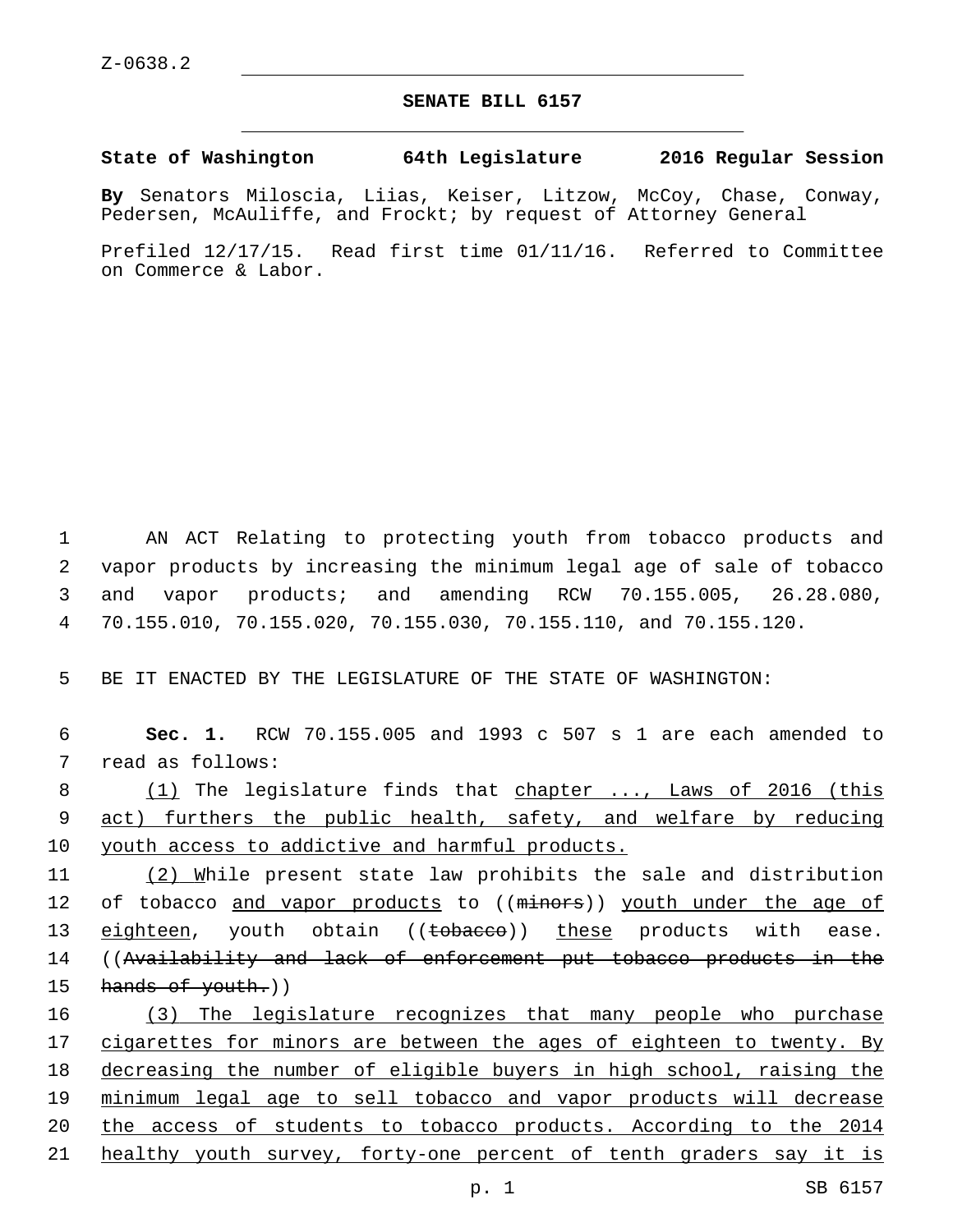"sort of easy" to "very easy" to get cigarettes. Nationally, among youth who smoke, more than twice as many get their cigarettes from social sources than from a store or vending machine.

 (4) The legislature recognizes that ninety-five percent of smokers start by the age of twenty-one.

 (5) The legislature recognizes that jurisdictions across the country are increasing the age of sale for tobacco products to twenty-one. More than ninety localities in eight states have raised the minimum legal smoking age to twenty-one. In June 2015, the state of Hawaii became the first state in the nation to increase the smoking age to twenty-one.

 (6) The legislature recognizes the scientific report issued by 13 the national institute of medicine, one of the most prestigious 14 scientific authorities in the United States, which predicted that increasing the age of sale for tobacco products in the United States to twenty-one will significantly reduce the number of adolescents and young adults who start smoking, reduce deaths from smoking, and immediately improve the health of adolescents, young adults, young mothers, and their children.

 (7) The legislature recognizes the national institute of medicine report predicted increasing the tobacco sale age will make the greatest difference among those ages fifteen to seventeen, who will no longer be able to pass for legal age and will have a harder time getting tobacco products from older classmates and friends. The national institute of medicine report also predicted raising the minimum age for the sale of tobacco products in the United States to twenty-one will, over time, reduce the smoking rate by about twelve percent and smoking-related deaths by ten percent.

 (8) The legislature recognizes scientific study of the brain is increasingly showing that the brain continues to be highly vulnerable to addictive substances until age twenty-five. Nicotine adversely affects the development of the cerebral cortex and hippocampus in adolescents.

 (9) The legislature recognizes that a strategy of increasing the minimum legal age for alcohol was highly successful in reducing adverse effects of alcohol consumption. A national drinking age of twenty-one resulted in reduced alcohol consumption among youth, decreased alcohol dependence, and has led to significant reductions in drunk driving fatalities.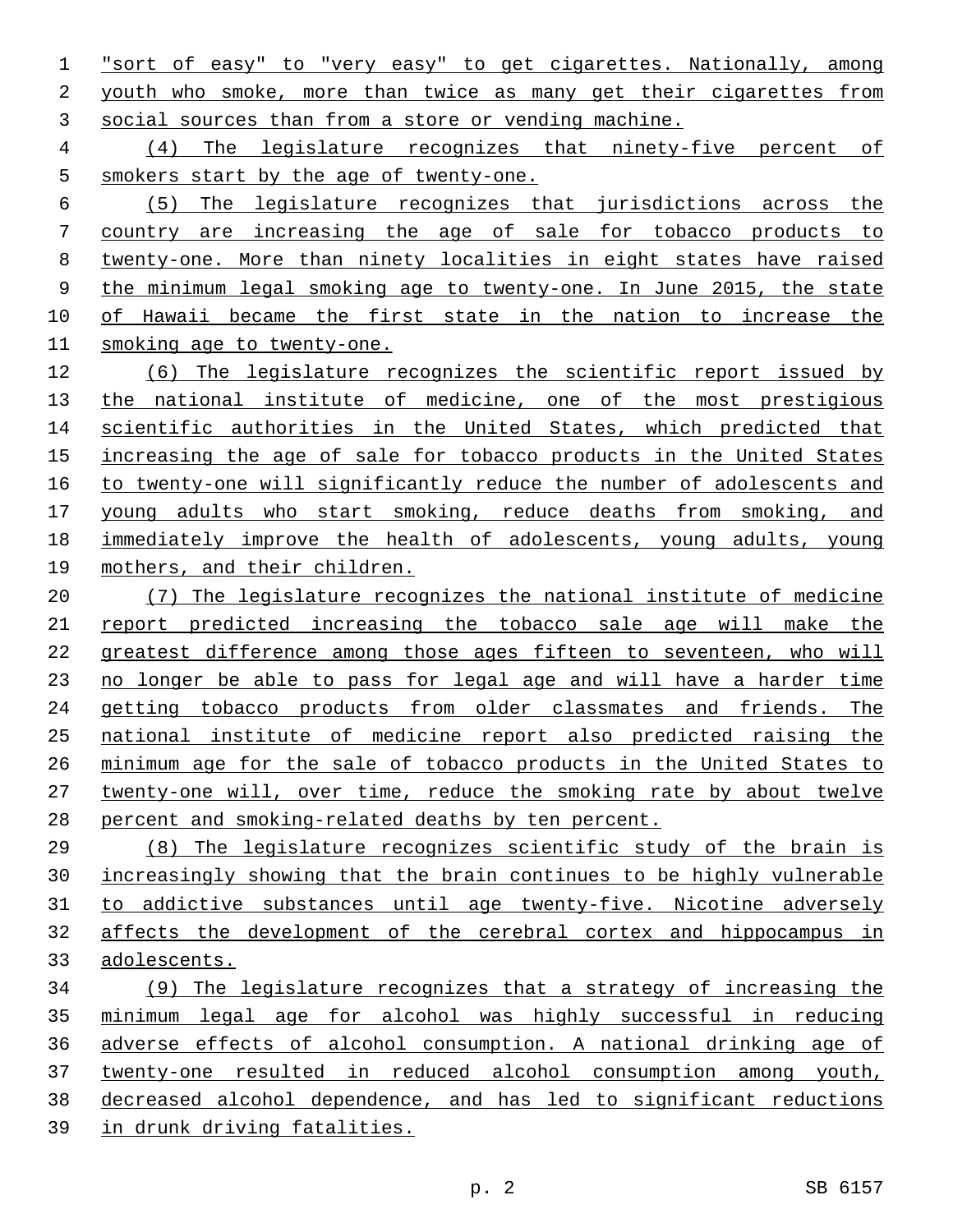(10) The legislature recognizes that if the age of sale is raised to twenty-one, eighteen to twenty year olds will likely substitute 3 other in-store purchases for cigarettes. The legislature recognizes that when Needham, Massachusetts raised the smoking age to twenty-one in 2005, no convenience stores went out of business.

 (11) The legislature recognizes that reducing the youth smoking rate will save lives and reduce health care costs. Every year, two billion eight hundred ten million dollars in health care costs can be directly attributed to tobacco use in Washington. Smoking-caused government expenditures cost every Washington household eight hundred twenty-one dollars per year.

12 (12) Federal law requires states to enforce laws prohibiting sale and distribution of tobacco products to minors in a manner that can reasonably be expected to reduce the extent to which the products are available to minors. It is imperative to effectively reduce the sale, distribution, and availability of tobacco products to minors.

 **Sec. 2.** RCW 26.28.080 and 2013 c 47 s 1 are each amended to read 18 as follows:

19 (1) ((Every)) A person who sells or gives, or permits to be sold 20 or given, to  $((any))$  a person under the age of  $((eighteen))$  twenty- one years any cigar, cigarette, cigarette paper or wrapper, tobacco in any form, or a vapor product is guilty of a gross misdemeanor.

 (2) It shall be no defense to a prosecution for a violation of this section that the person acted, or was believed by the defendant 25 to act, as agent or representative of another.

 (3) For the purposes of this section, "vapor product" means ((a noncombustible tobacco-derived product containing nicotine that employs a mechanical heating element, battery, or circuit, regardless of shape or size, that can be used to heat a liquid nicotine solution contained in cartridges. Vapor product does not include any product that is regulated by the United States food and drug administration 32 under chapter V of the federal food, drug, and cosmetic act)) any: (a) Device that employs a battery or other mechanism to heat a solution or substance to produce a vapor or aerosol intended for inhalation; (b) cartridge or container of a solution or substance intended to be used with or in such a device; or (c) solution or substance intended for use in such a device, including, but not limited to, concentrated nicotine. "Vapor product" includes any electronic cigarettes, electronic nicotine delivery systems,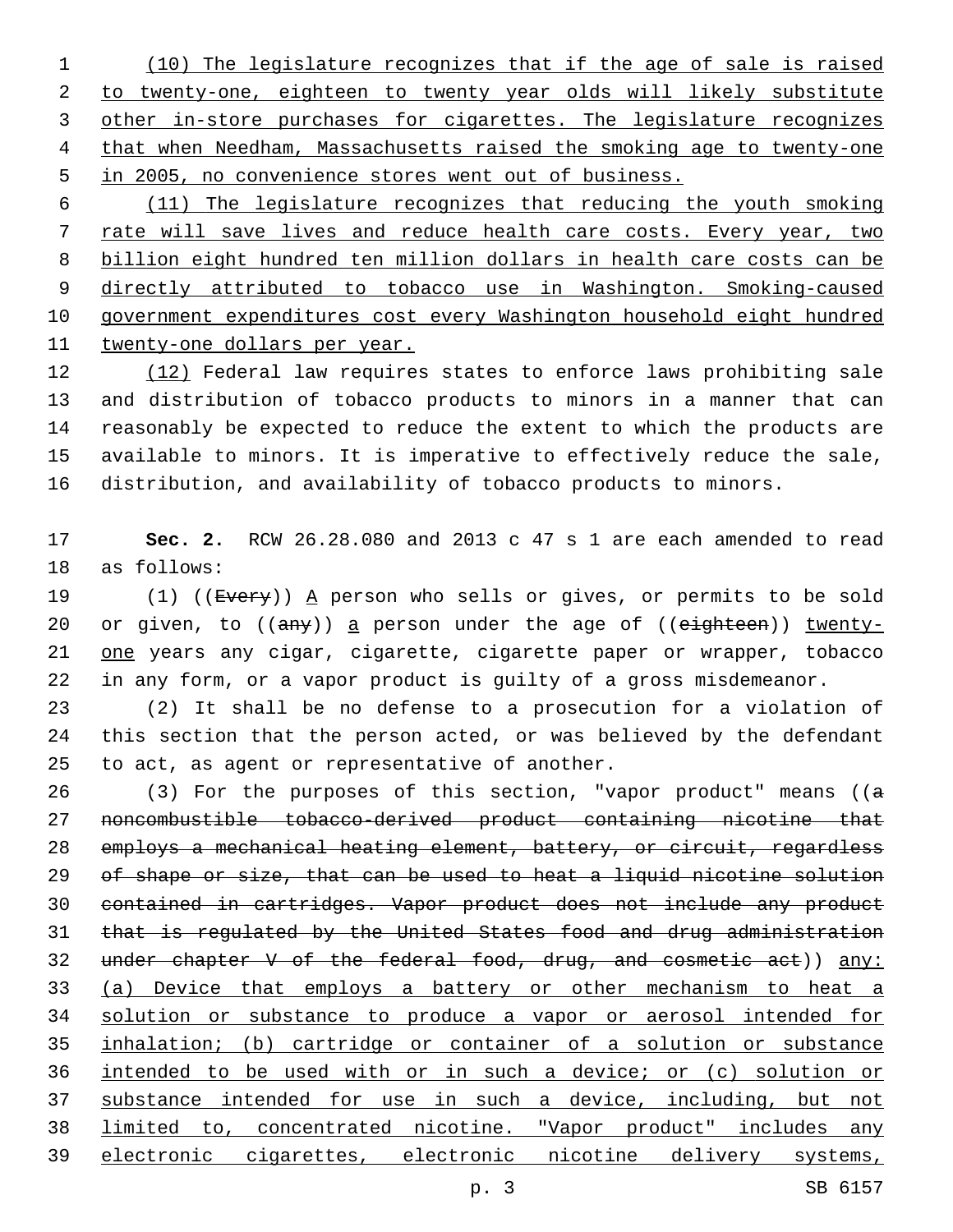electronic cigars, electronic cigarillos, electronic pipes, vape pens, or similar products or devices, as well as any parts that can 3 be used to build such products or devices. "Vapor product" does not include any product that has been approved by the United States food and drug administration for sale as a tobacco cessation product or for other therapeutic purposes where the product is marketed and sold 7 solely for such an approved purpose.

8 **Sec. 3.** RCW 70.155.010 and 2009 c 278 s 1 are each amended to 9 read as follows:

10 The definitions set forth in RCW 82.24.010 shall apply to this 11 chapter. In addition, for the purposes of this chapter, unless 12 otherwise required by the context:

13 (1) "Board" means the Washington state liquor ((control)) and 14 cannabis board.

15 (2) "Internet" means any computer network, telephonic network, or 16 other electronic network.

17 (3) (("Minor" refers to an individual who is less than eighteen 18 years old.

19  $(4)$ )) "Sample" means a tobacco product distributed to members of 20 the general public at no cost or at nominal cost for product 21 promotion purposes.

22  $((+5+))$   $(4)$  "Sampling" means the distribution of samples to 23 members of the public.

 ( $(\overline{6})$ ) (5) "Tobacco product" means a product that contains tobacco and is intended for human use, including any product defined 26 in RCW 82.24.010(2) or 82.26.010( $(\frac{1}{(1)})$  (21), except that for the purposes of RCW 70.155.140 only, "tobacco product" does not include cigars defined in RCW 82.26.010 as to which one thousand units weigh 29 more than three pounds.

 (6) "Vapor product" means any: (a) Device that employs a battery or other mechanism to heat a solution or substance to produce a vapor or aerosol intended for inhalation; (b) cartridge or container of a 33 solution or substance intended to be used with or in such a device; or (c) solution or substance intended for use in such a device, including, but not limited to, concentrated nicotine. "Vapor product" includes any electronic cigarettes, electronic nicotine delivery systems, electronic cigars, electronic cigarillos, electronic pipes, vape pens, or similar products or devices, as well as any parts that can be used to build such products or devices. "Vapor product" does

p. 4 SB 6157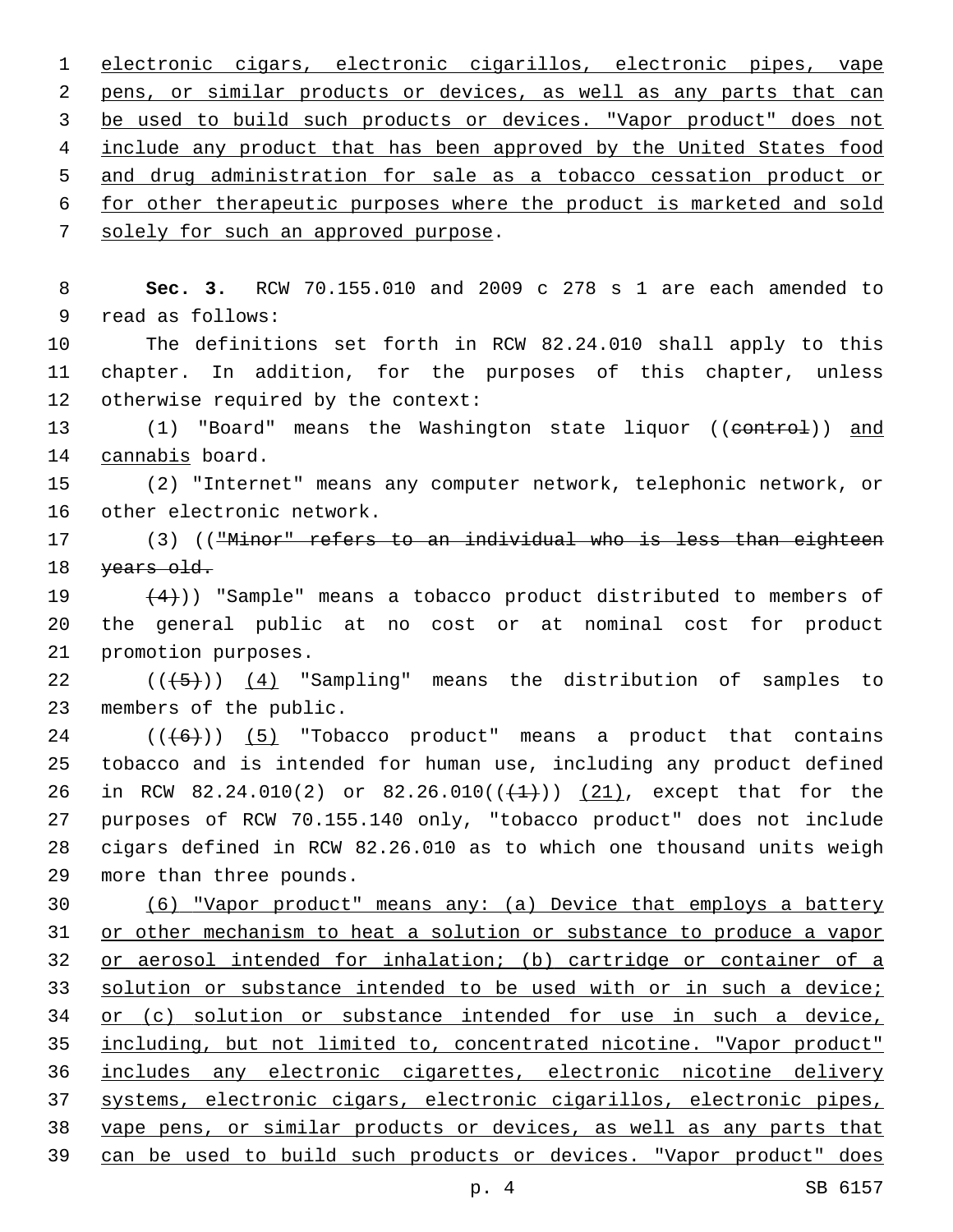1 not include any product that has been approved by the United States 2 food and drug administration for sale as a tobacco cessation product 3 or for other therapeutic purposes where the product is marketed and 4 sold solely for such an approved purpose. 5 **Sec. 4.** RCW 70.155.020 and 1993 c 507 s 3 are each amended to read as follows:6 7 A person who holds a license issued under RCW 82.24.520 or 82.24.530 shall:8 9 (1) Display the license or a copy in a prominent location at the 10 outlet for which the license is issued; and 11 (2) Display a sign concerning the prohibition of tobacco and 12 vapor product sales to ((minors)) persons under the age of twenty-13 one. 14 Such sign shall: 15 (a) Be posted so that it is clearly visible to anyone purchasing 16 tobacco products from the licensee; 17 (b) Be designed and produced by the department of health to read: 18 "THE SALE OF TOBACCO PRODUCTS AND VAPOR PRODUCTS TO PERSONS UNDER AGE 19 ((<del>18</del>)) 21 IS STRICTLY PROHIBITED BY STATE LAW. IF YOU ARE UNDER 20 ((18)) 21, YOU COULD BE PENALIZED FOR PURCHASING A TOBACCO PRODUCT OR 21 VAPOR PRODUCT; PHOTO ID REQUIRED"; and 22 (c) Be provided free of charge by the liquor ((control)) and 23 cannabis board. 24 **Sec. 5.** RCW 70.155.030 and 1994 c 202 s 1 are each amended to read as follows:25 26 (1) No person shall sell or permit to be sold any tobacco product 27 or vapor product through any device that mechanically dispenses 28 tobacco products or vapor products unless the device is located fully 29 within premises from which ((minors)) persons under the age of 30 twenty-one are prohibited or in industrial worksites where ((minors)) 31 persons under the age of twenty-one are not employed and not less 32 than ten feet from all entrance or exit ways to and from each 33 premise. 34 (2) The board shall adopt rules that allow an exception to the 35 requirement that a device be located not less than ten feet from all

36 entrance or exit ways to and from a premise if it is architecturally 37 impractical for the device to be located not less than ten feet from 38 all entrance and exit ways.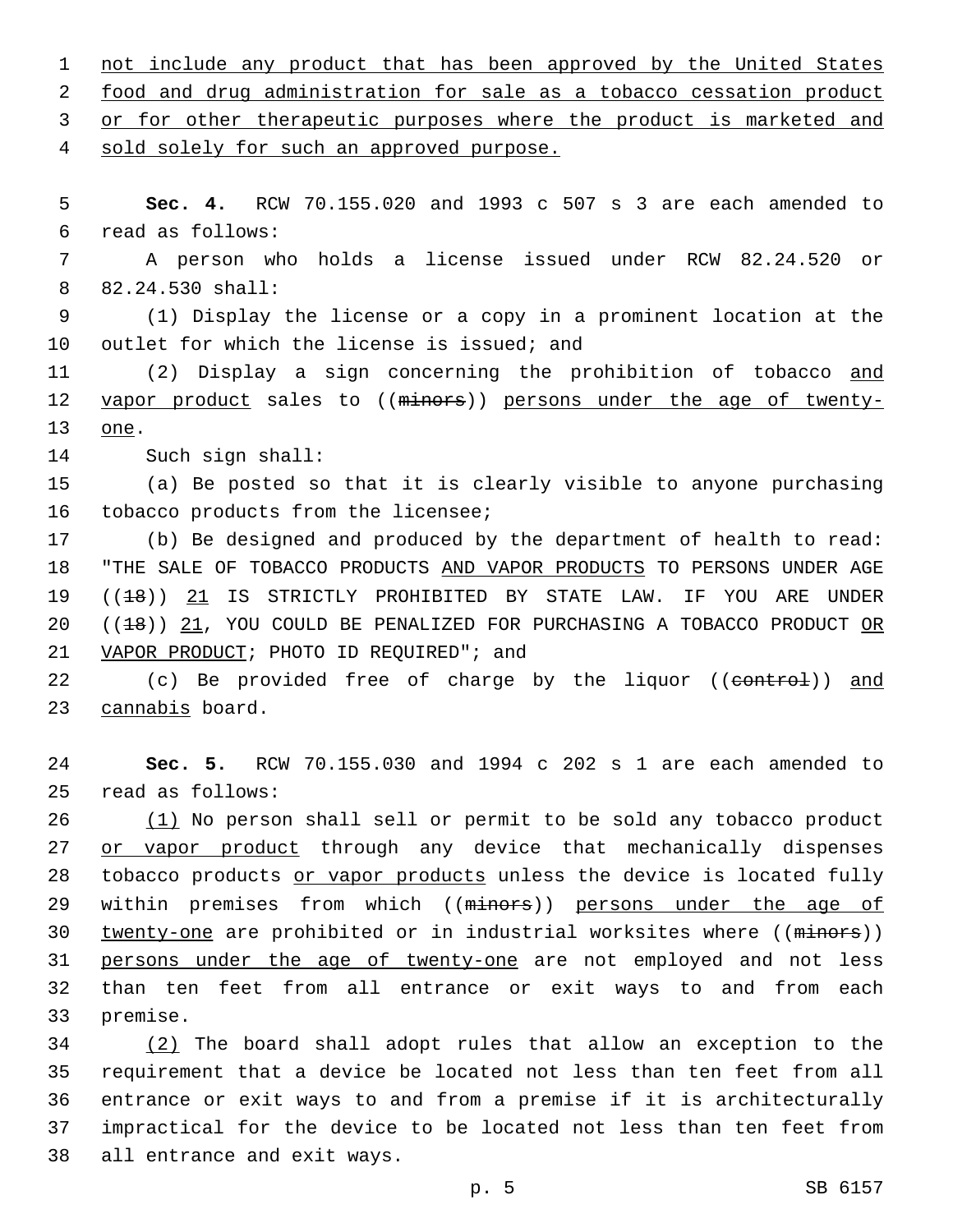1 **Sec. 6.** RCW 70.155.110 and 1993 c 507 s 12 are each amended to 2 read as follows:

 (1) The liquor ((control)) and cannabis board shall, in addition to the board's other powers and authorities, have the authority to 5 enforce the provisions of this chapter and RCW  $26.28.080((\leftarrow 4+))$  and 6 82.24.500. The liquor ((control)) and cannabis board shall have full power to revoke or suspend the license of any retailer or wholesaler in accordance with the provisions of RCW 70.155.100.

9 (2) The liquor ((control)) and cannabis board and the board's authorized agents or employees shall have full power and authority to enter any place of business where tobacco products or vapor products are sold for the purpose of enforcing the provisions of this chapter.

13 (3) For the purpose of enforcing the provisions of this chapter 14 and RCW 26.28.080(( $(4)$ )) and 82.24.500, a peace officer or 15 enforcement officer of the liquor ((eontrol)) and cannabis board who 16 has reasonable grounds to believe a person observed by the officer 17 purchasing, attempting to purchase, or in possession of tobacco 18 products or vapor products is under the age of ((eighteen)) twenty-19 one years of age, may detain ((such)) a person for a reasonable 20 period of time and in such a reasonable manner as is necessary to 21 determine the person's true identity and date of birth. Further, 22 tobacco products or vapor products possessed by persons under the age 23 of ((eighteen)) twenty-one years of age are considered contraband and 24 may be seized by a peace officer or enforcement officer of the liquor 25 ((control)) and cannabis board.

26 (4) The liquor ((control)) and cannabis board may work with local 27 county health departments or districts and local law enforcement 28 agencies to conduct random, unannounced, inspections to assure 29 compliance.

30 **Sec. 7.** RCW 70.155.120 and 1993 c 507 s 13 are each amended to 31 read as follows:

 (1) The youth tobacco prevention account is created in the state treasury. All fees collected pursuant to RCW 82.24.520 and 82.24.530 34 and funds collected by the liquor ((eontrol)) and cannabis board from the imposition of monetary penalties and samplers' fees shall be deposited into this account, except that ten percent of all such fees and penalties shall be deposited in the state general fund.

38 (2) Moneys appropriated from the youth tobacco prevention account 39 to the department of health shall be used by the department of health